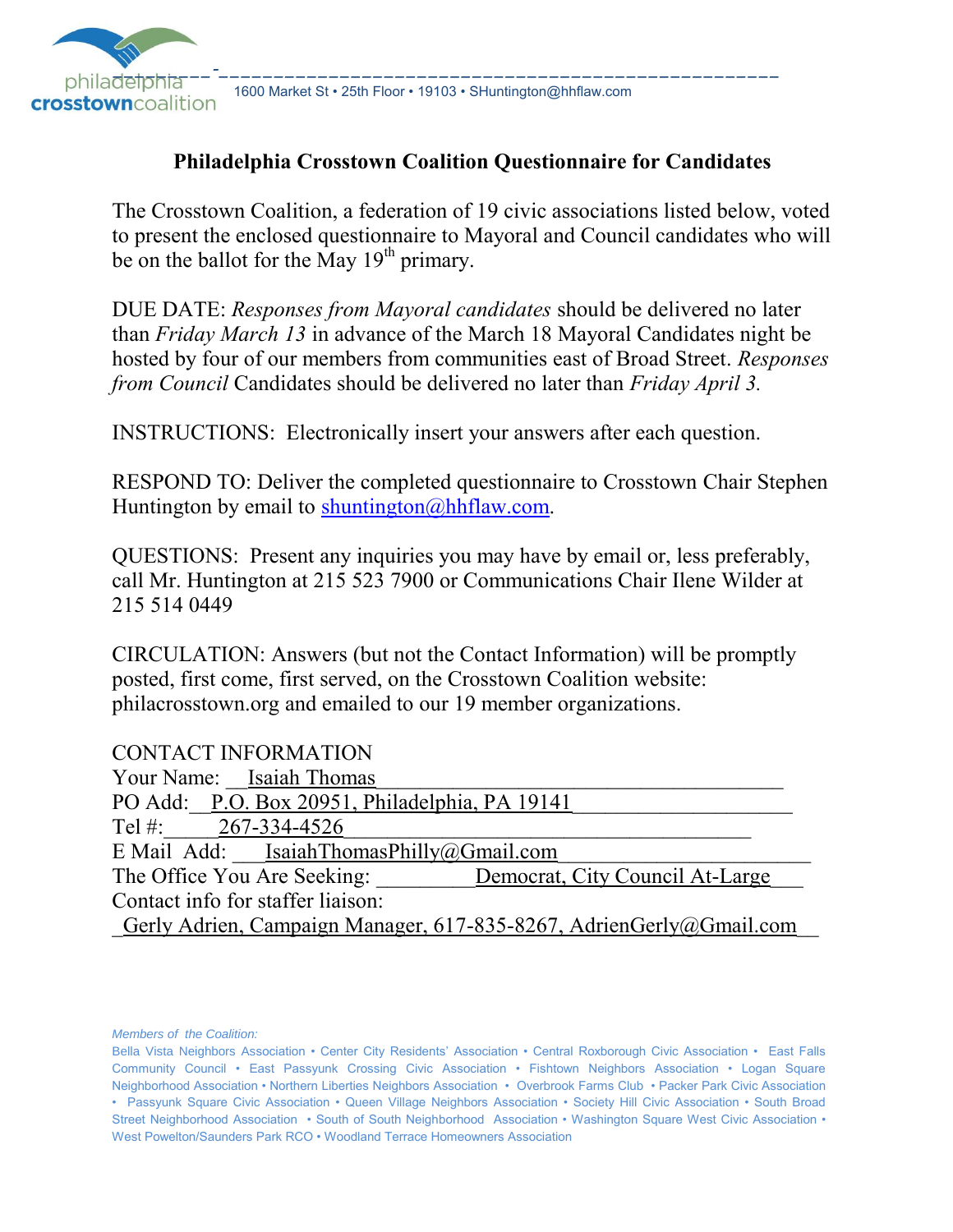# **TAX AND FINANCE QUESTION**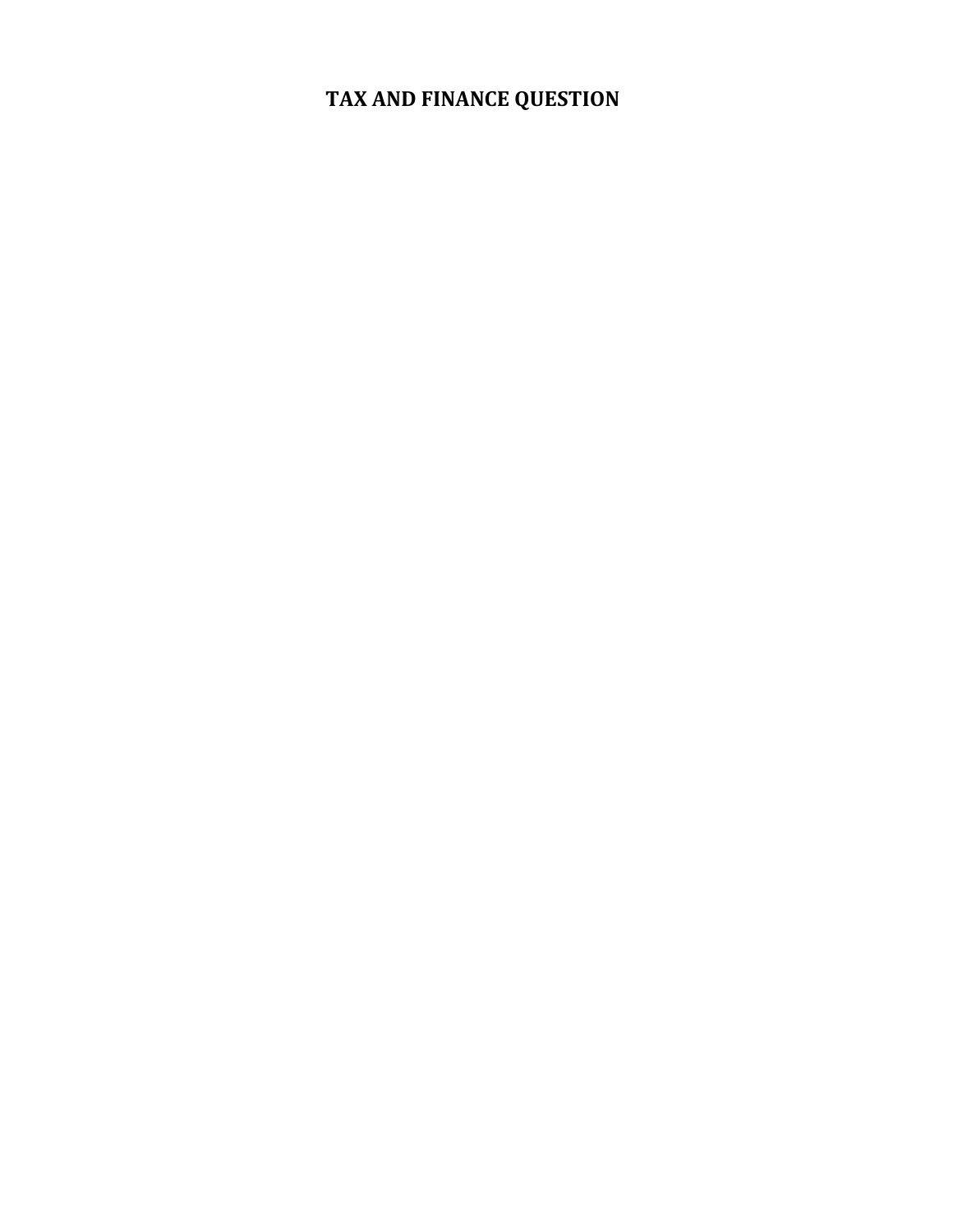#### 1. **TAX ABATEMENT**

Philadelphia's ten-year tax abatement eliminates real estate taxes on new construction and improvements (but not the underlying land) for ten years. Supporters argue that the lost tax revenue is more than offset by enhanced business, wage and sales tax collections and note that since the abatement went into effect, development activity has increased dramatically. Opponents argue that the abatement stimulates development for only high income housing, and reduces much needed city real estate tax revenue, of which more than 50% goes to schools.

*Should the ten year realty tax abatement continue as is?* — I believe that the real estate tax abatement is one of the city's most crucial economic development tool but believe that it should be modified to provide additional revenue for education.

*Should it be modified or abolished? —* I would propose practical revisions to the property tax abatement to preserve the benefit to developers and homeowners while easing the fiscal burden on our school district.

*If you favor modification, what modifications should be made?* — To accelerate funding to the school district, I would revise the program to provide that the portion of real estate taxes earmarked for the school district would expire after five years and the portion that goes to the city's general fund be extended to 16 years. In this way, the benefit to the developer will be preserved while the school district receives much needed funds.

### 2. **REAL ESTATE TAXATION**

In 2013, for the first time in over two decades, the City reassessed all 579,000 parcels within the City limits. Tens of thousands of residential property owners were shocked to receive much higher property tax assessments

*How frequently should reassessments occur? —* I believe in frequent, accurate reassessments of city properties so that the tax burden is fairly distributed across the city. On Council, I will provide aggressive oversight of the Office of Property Assessment to ensure that reassessments are conducted fairly and accurately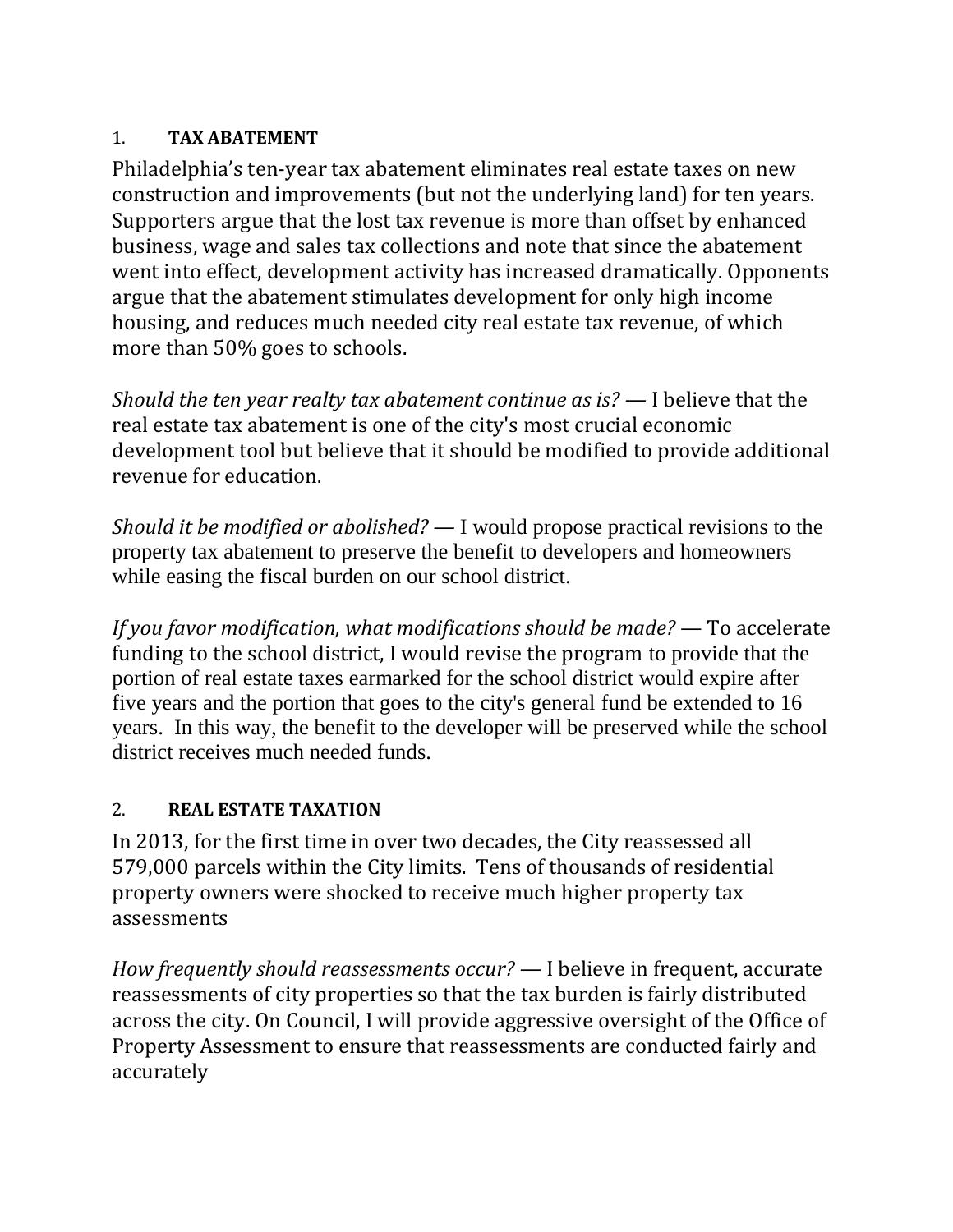At the same time, I support strengthening gentrification relief measures, like the homestead exemption, to protect residents from sudden tax spikes and to preserve homeownership in growing neighborhoods.

# *3.* **WAGE TAX**

Philadelphia receives 66% of its tax revenue from wages and business receipts; in contrast, in New York City and Washington DC, 34% and 35% of tax revenues are from wages and business receipts. In those two cities, proceeds from real estate taxes are much larger (41% and 36%, respectively) than in Philadelphia, where this value is 17%. Critics contend that Philadelphia's reliance on wage/business taxes drives workers and businesses out of the City because it is easier to relocate people than it is to relocate offices and factories.

*Should Philadelphia shift more of its revenue sourcing from wage and business taxes to real estate taxes? —* In general, I believe the city should shift taxes away from wages and businesses to real estate to promote economic development and attract jobs to Philadelphia.

*If you believe we should shift away from wage and business taxes to real estate taxes, how would you propose to do this? —* Ideally, the city should work to reform the state constitution to allow for commercial and residential real estate to be taxed at different rates. Failing that, the city should promote strong gentrification relief measures and examine innovative taxation strategies, including analyzing the impact of the Use and Occupancy tax, to lessen the impact on homeowners.

*If you do not believe that such a shift should occur, why not?* 

### **4. DELINQUENT TAXES**

The City currently has over \$1 billion in delinquent taxes. Approximately half are delinquent property taxes and half are delinquent wage, business income, and related business taxes. Each year, the deficit grows, a trend which suggests that the City lacks the political will or competence (or both) to collect taxes. One tax collection strategy is to remove the collection task from the City and sell tax liens to private investors so that the private sector would set about collecting these debts. Proponents observe that because the \$1 billion delinquency shows that the City is incapable or unwilling to collect delinquent taxes, tax collections should be transferred to the private sector.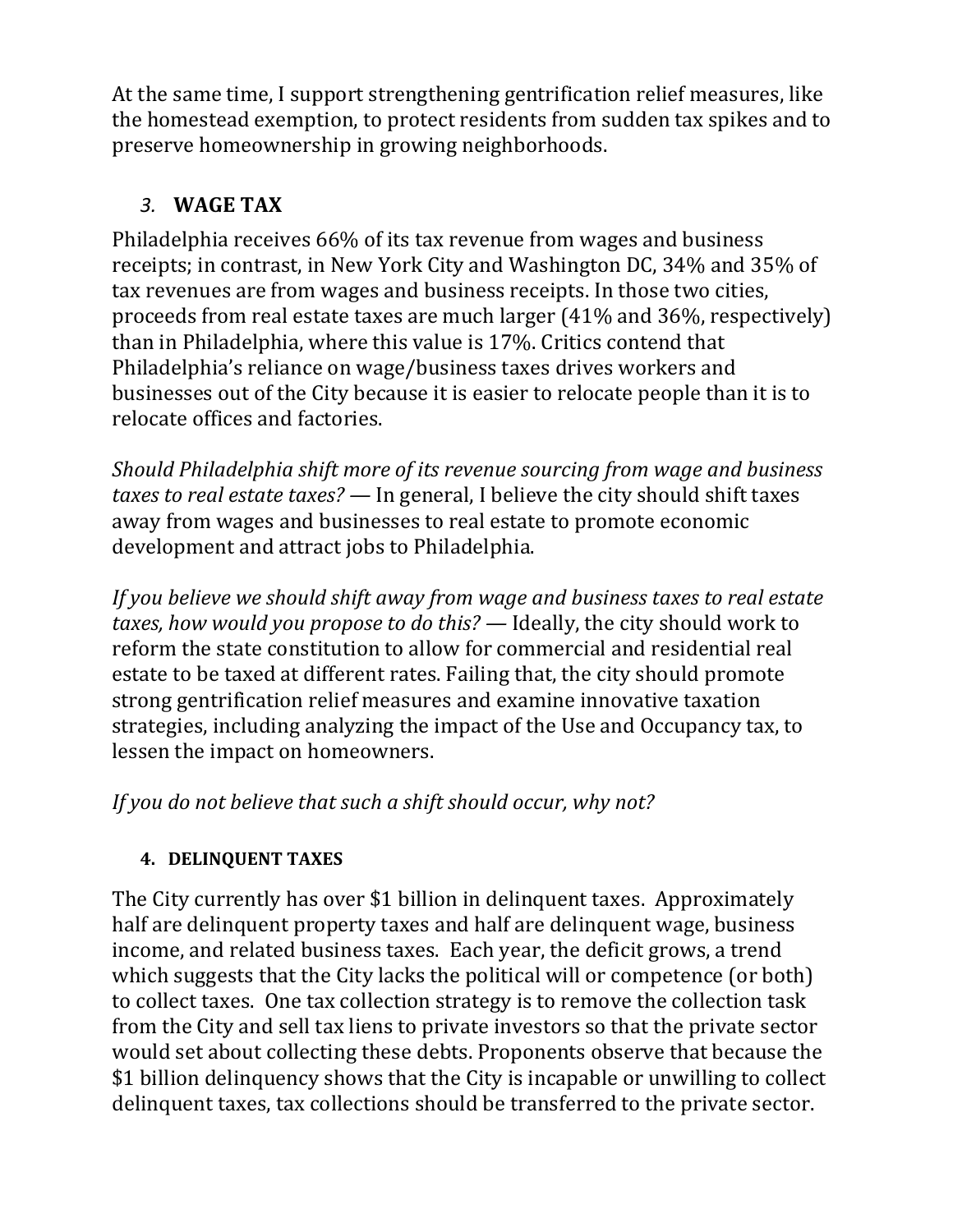Critics worry that private concerns would engage in improper collection tactics or fail to fairly treat tax delinquents who are down on their luck.

*Should the City sell tax liens to private investors? —* The city must carefully evaluate the costs and benefits of selling tax liens before making a decision because previous attempts to sell liens have not been successful.

*If not, what steps would you take to ensure that the delinquency is addressed? —* The aggressive collection of past-due taxes must be a priority because of the potential for increased school district revenue. In recent years, the administration has begun to improve tax collection, and as a councilman I will provide oversight to ensure this positive trend continues. The city should quickly sell properties where taxes are not paid. This will reduce blight by ensuring abandoned buildings are sold to a party that will either demolish or renovate them. Further, although delinquencies should be a priority, collection of the current year's taxes is just as important.

#### **5. PGW SALE**

Advocates of the recent failed sale of the Philadelphia Gas Works (PGW) favored the sale because the City could use the proceeds, about \$400 million, to reduce the \$5 billion underfunding of the City's pensions. They further contended that the City had no business running a gas company, that City ownership leaves open the door for patronage positions at PGW, that City ownership limited the business opportunities of the operation, and that under public ownership, it will take nearly 90 years to replace the City's ancient and increasingly unsafe gas mains. Opponents asserted that a sale would eliminate PGW's annual \$18 million contribution to the City's general fund. Opponents were also concerned that even though a privately operated PGW, like PECO, would be regulated by the Public Utility Commission, a private operator would be more likely to raise rates and be less responsive to the needs of low income residents than a City owned utility. Critics also contended that the private operator produced no credible plan for upgrading infrastructure that would not have entailed substantial long-term rate increases, both sides presented reports substantiating their positions. Despite these divergent views, City Council decided not to hold public hearings on the proposal, let alone conduct a yea or nay vote.

*Do you believe that City Council should have conducted public hearings on the PGW controversy? Please explain your answer. —* I believe that it is important to secure a positive future of PGW and that it doesn't pay to second-guess the decisions of the outgoing Council.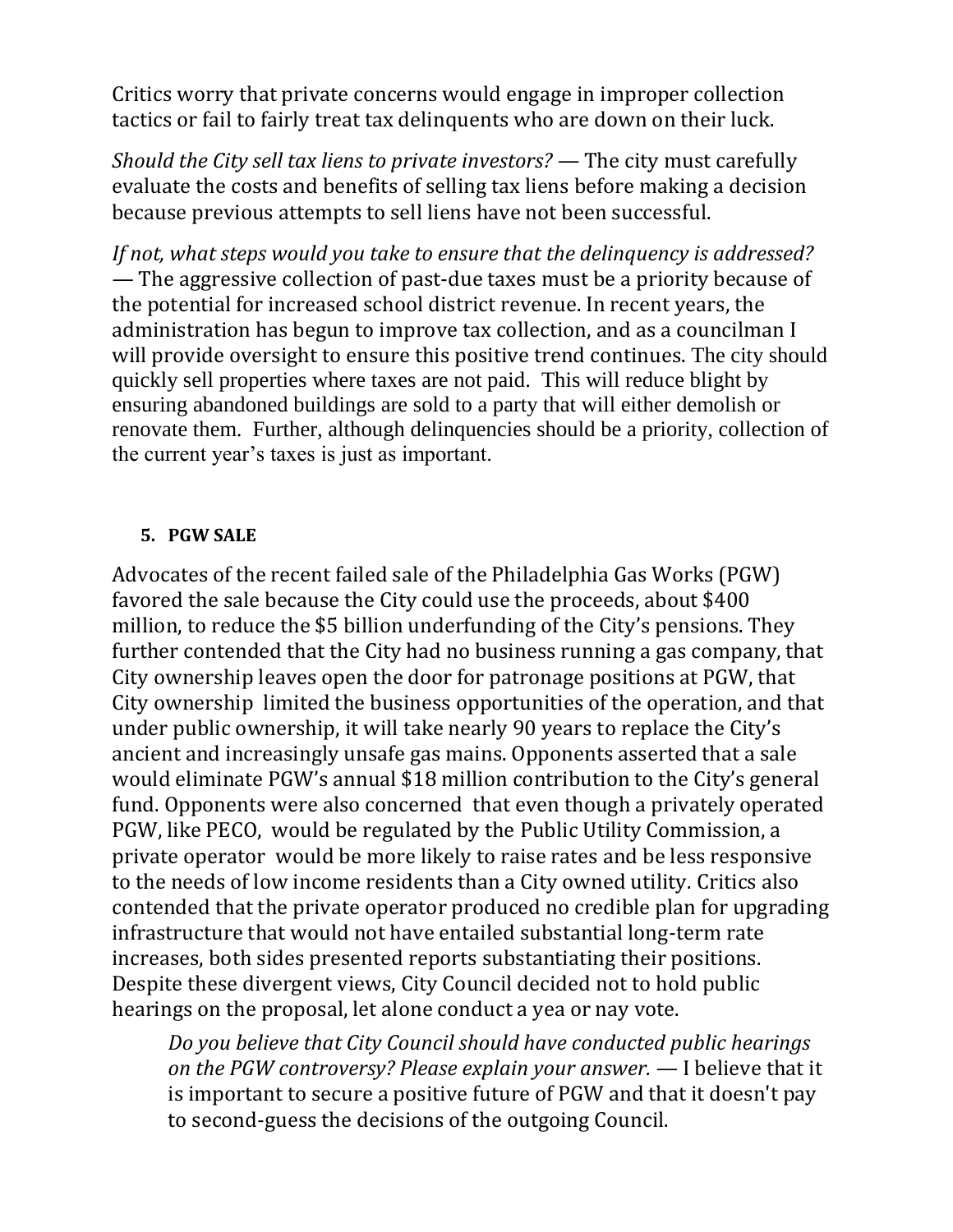*What is your vision for the future of PGW?* — I think PGW should play an important role in building an energy hub in Philadelphia that will provide middle class jobs to the city. At the same time, the future of PGW must be decided by working together will all stakeholders including business, community and labor leaders — to come up with a plan to grow and strengthen the utility.

#### **6. PENSIONS**

The City spends 18% of its budget – about \$660 million (in 2012) – on pensions. Even so, the City's pension obligations are currently underfunded by approximately \$5 billion, more than the \$4 billion the City expects to take in during the next fiscal year. Three questions:

*Do you believe that the City can "grow" its way out of this deficit– i.e. that prosperity in the City, as distinguished from tax hikes, will produce higher realty and business tax revenues so that the additional funds can be used to pay down the deficit OR that the City can somehow change its ways and pay down the deficit by better practices?* — I believe that the city must be a responsible steward of its pension investments and work to responsibly increase returns. At the same time, the sales tax extension passed by City Council provides significant long-term funding for the city's pension system, which will help stabilize it.

*If you do not believe that "growth" alone will suffice to address this issue, which do you favor: raising taxes, cutting spending or selling assets? Depending on your answer, specifically identify the taxes to be raised, the names of the programs that should be cut (please no generalities like eliminating "waste and abuse"), or the assets to be sold.*

*To gradually improve the pension plan's funding status, do you favor continuing the defined benefit plan for existing employees while instituting a defined contribution plan for more recently hired employees?—* I believe that all changes to the pension plan should come out of negotiations and in cooperation with the city's municipal unions.

# **DEVELOPMENT QUESTIONS**

# **7. CHANGING NEIGHBORHOODS**

Some Philadelphia neighborhoods are changing, with better-off people moving into areas historically occupied by less well-off residents. This trend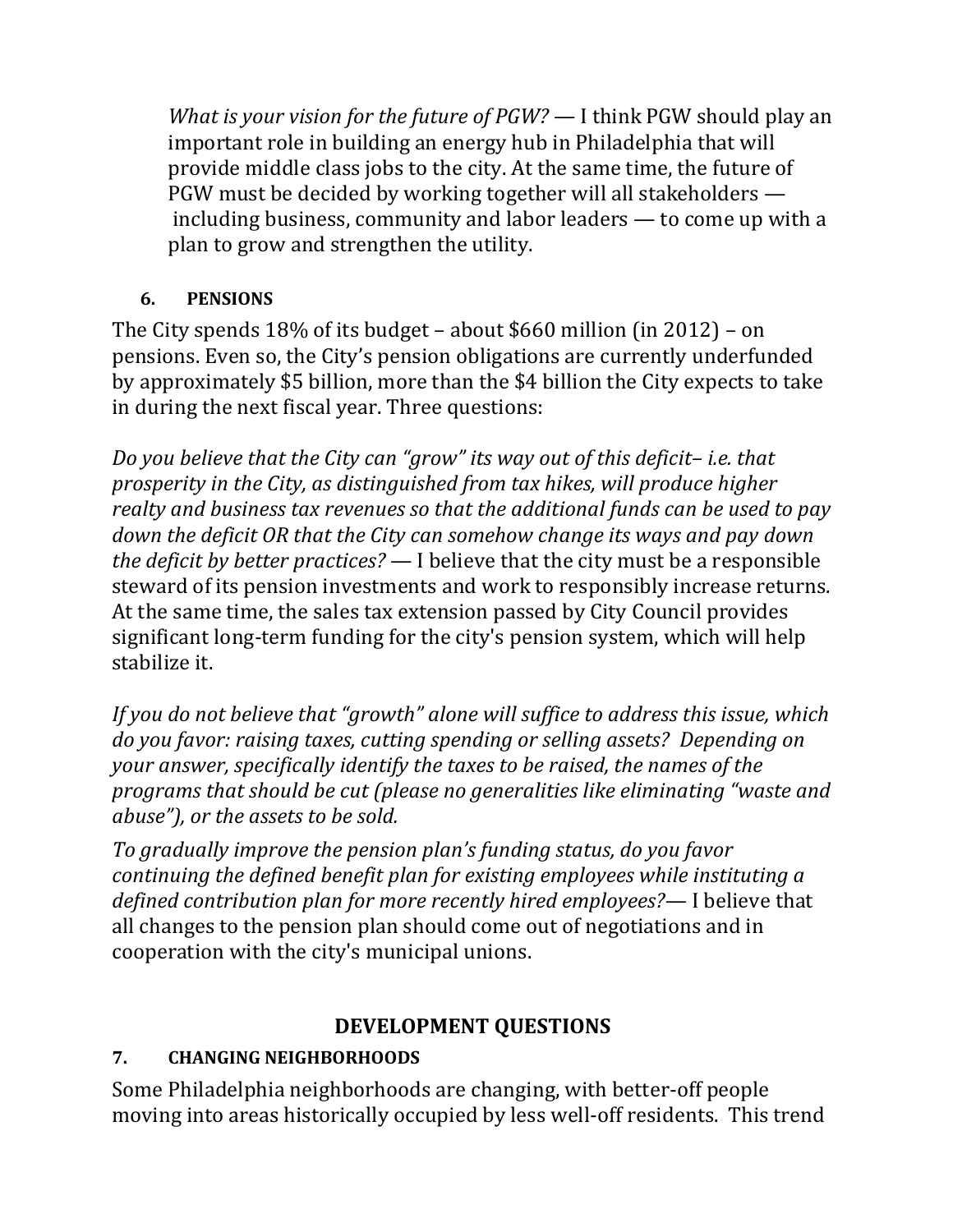increases the city's tax base (and thus its ability to address the challenges many of its residents face) and often improves the physical characteristics of a neighborhood, but it can also bring unsettling changes, not only through increasing property taxes but also via alterations in the makeup of affected communities.

*Other than providing real estate tax relief to long-time residents whose assessments have increased due to rising values in the neighborhood, do you believe that government should intervene regarding these neighborhood changes?—* Yes.

*If so, list the disruptions you would target and the remedies you would suggest.* — I am in favor of development to reduce blight. But I also believe the city should work with community organizations, developers and non-profits to secure an increased supply of affordable housing so that all types of families can afford to live throughout our city — especially in transitioning neighborhoods seeing significant development pressure.

# **8. ZONING RELIEF THROUGH COUNCIL**

In 2012, after years of effort, the City passed a comprehensive revision of its zoning code. Many developers with projects which do not conform to the new zoning code have sought City Council ordinances to revise the zoning of their parcels, without going through the Zoning Board of Adjustment for a variance. Critics claim that zoning by council ordinance favors those with Council connections and/or big-ticket projects. Proponents argue that stakeholder input can be received in Council and that the Council procedure will encourage development because legal challenges to council ordinances are less likely than appeals from Zoning Board decisions.

*Would you vote for (or sign) ordinances enabling developments contrary to the zoning code and which have not received a variance from the Zoning Board of Adjustment? If so, under what circumstances would you vote for (or sign) such ordinances? —* I would work with neighborhood groups, especially the local Registered Community Organizations, as well as the district councilperson when evaluating specific development projects.

### **9. CITY-OWNED VACANT PROPERTIES**

The City owns some 10,000 vacant properties. These properties cost \$21 million per year to maintain. Selling these properties requires City Council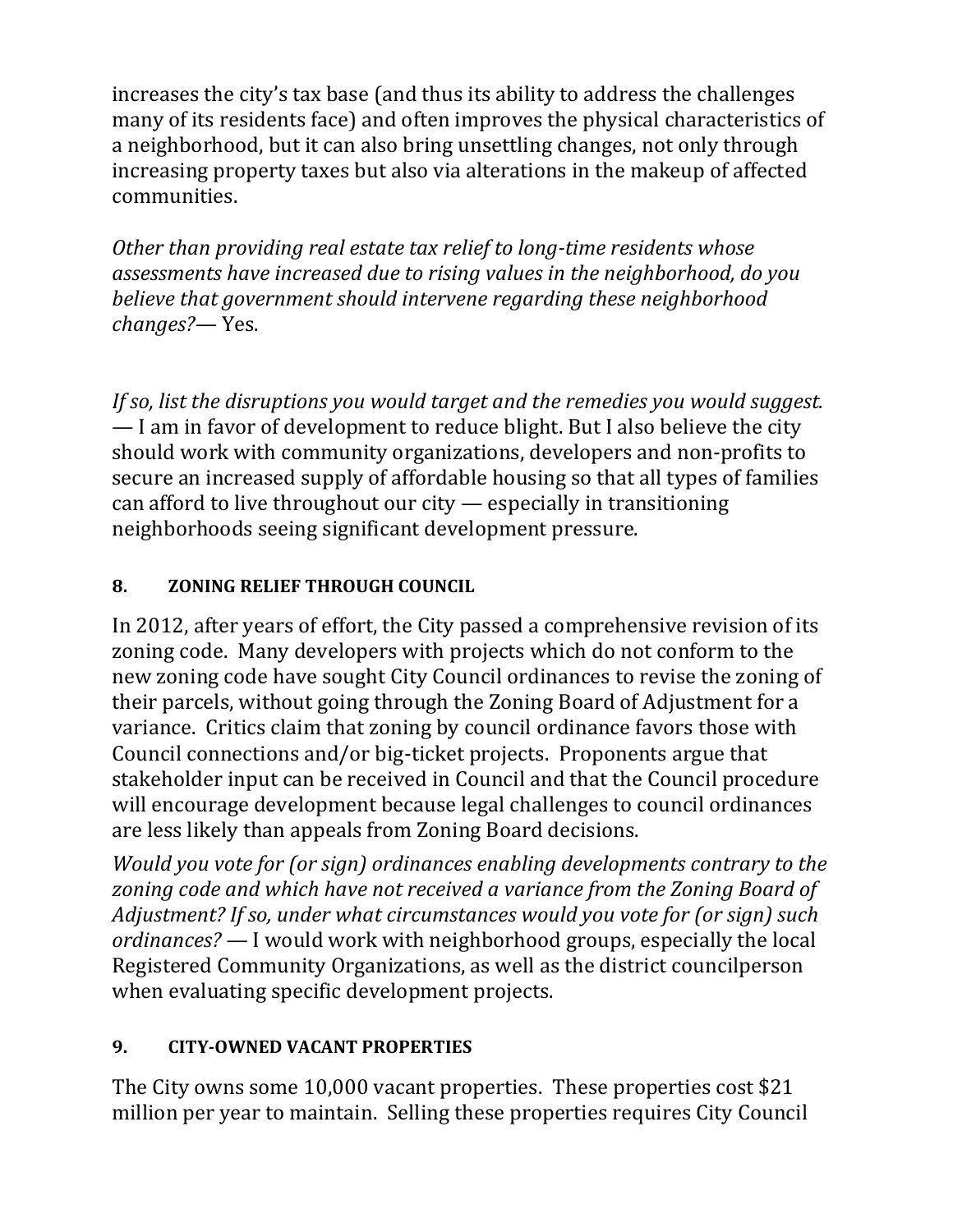approval under the newly enacted Land Bank Ordinance. Sales must also be reviewed by the 14-member vacant property review committee, composed of City officials. Some worry that these procedures serve to delay the sale of these properties and open the process to political bartering, favoritism, and waste. Others say that City Council and the Project Review Committee will appropriately protect the public interest and increase community input in redevelopment.

*Will you vote to amend the ordinance by eliminating the Council ordinance provision? Explain your response. —* I believe that the new land bank presents a good framework for developing blighted properties and think that the agency needs time to get up and running before we make changes to the land bank ordinance. I also believe that district councilmembers and community organizations should play a role in deciding on the future of these properties.

# **GOVERNMENT & ADMINISTRATION**

# **10. ETHICS: CREATING A PERMANENT INSPECTOR GENERAL**

The current City Inspector General, Amy Kurland, holds office pursuant to an Executive Order originally issued in 1984 which could be rescinded at any time by any mayor.

*Are you willing to support for Bill 130001 calling for a ballot referendum to amend the City Charter to establish an independent Inspector General funded by taxpayer dollars who would have oversight over every city department? —* Yes.

*If elected Mayor, would you leave the current Executive Order in place and promptly fill the Inspector General's position? —* N/A

### **11. UNFAIR ELECTORAL DISTRICTING**

"Gerrymandering" is drawing electoral districts to serve the interests of politicians or parties. A 2010 survey ranked two of Philadelphia City Council districts (5 and 7) among the top ten gerrymandered districts nationwide, with two others (1 and 9) also highly ranked on the gerrymandering scale.

*Would you vote to amend the City Charter in 2015 so that the next redistricting in 2020 will be conducted by an independent, non-partisan commission? —*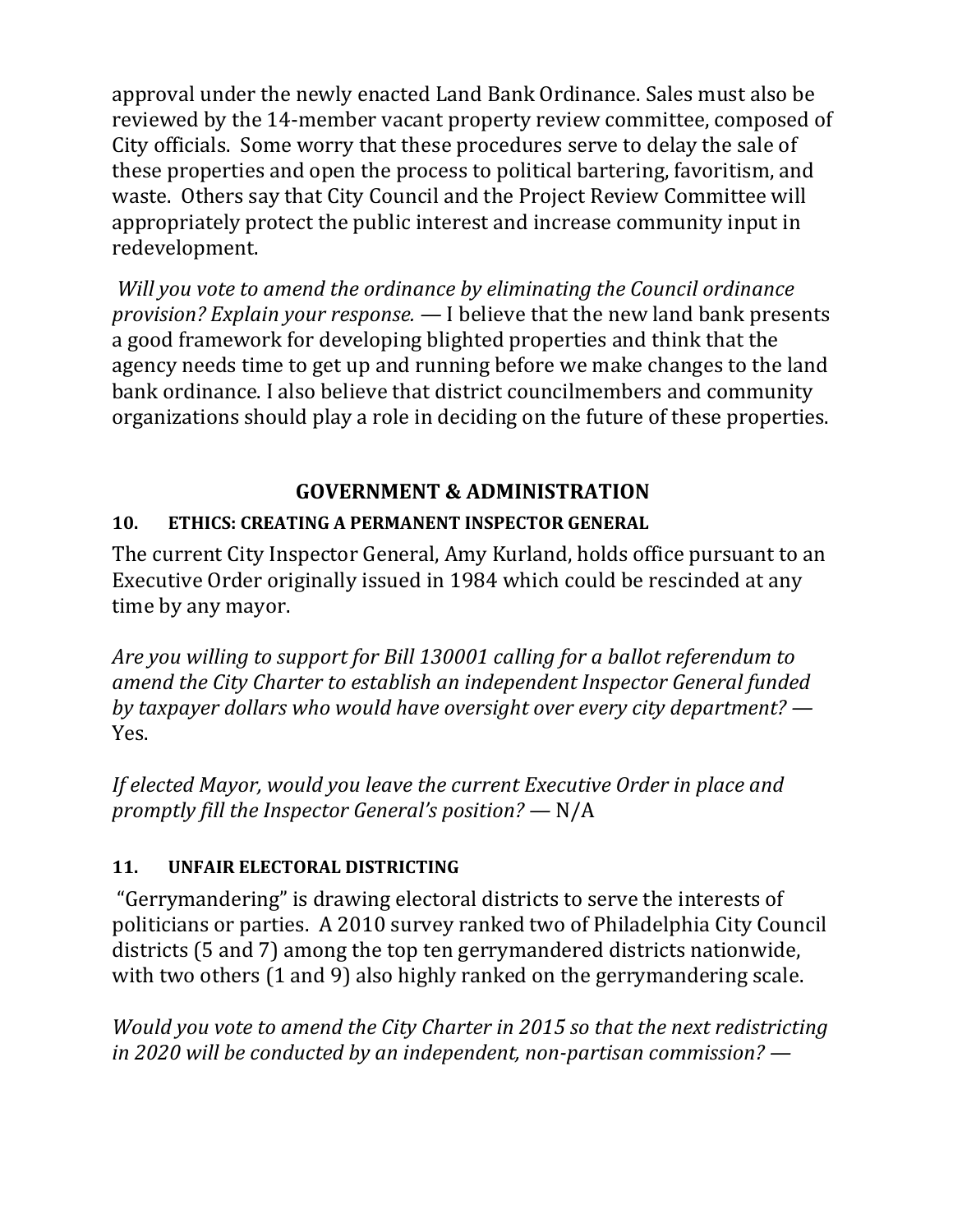#### **12. ELECTION ADMINISTRATION**

Philadelphia elects three "City Commissioners" whose only duty is to administer elections. They serve four years regardless of their performance. In most cities, the election process is not run by three people, but by one, who is appointed by the mayor and can be removed for poor performance. Proponents say that the current system in Philadelphia empowers voters who can reject ineffectual or dishonest Commissioners. Detractors assert that Philadelphia voters are largely unaware of the duties of the three City Commissioners whose job title does not describe their job function so that the ballot results do not reflect voter's assessments of on the job performance.

*Would you vote to amend the City Charter, eliminating the City Commissioners and adding the position of an election administrator that reports to the Mayor*?

# **13. SHERIFF'S OFFICE**

Per the City Charter, the Sheriff's office is an elective position charged with responsibility for the sale of tax delinquent properties, courtroom security, and transport of inmates. Like the Clerk of Quarter Sessions, another elected office which was recently eliminated by a Charter revision, the Clerk of Quarter Sessions Court has been unable to account for the funds which it receives and its foreclosure procedures have been seen as partially responsible for the half billion dollars of property tax delinquencies. Critics of the Sheriff's office maintain that its functions should be administered by administration appointees who can be hired and fired based upon their competence. Defenders of the Office assert that Philadelphia's voters, not the Mayor, should choose who should conduct sheriff's sales, and arrange for courtroom security and inmate transport.

*Would you vote to abolish the Sherriff's office, transferring to other City agencies its functions (Sheriff's sales, courtroom security and inmate transfer )?* 

### **14.ROLE OF NEIGHBORHOODS IN DEVELOPMENT & QUALITY OF LIFE**

Philadelphia is called the city of neighborhoods, but many of our basic planning, resource, and development decisions are made with little or no effective input of neighborhoods--vital stakeholders in the city's future. These include overall development patterns, placement and design of special events, major construction, and placement and operation of key public facilities—each of which can have major impacts on adjacent communities. Some measures have been made, such as the design review process is zoning code and open public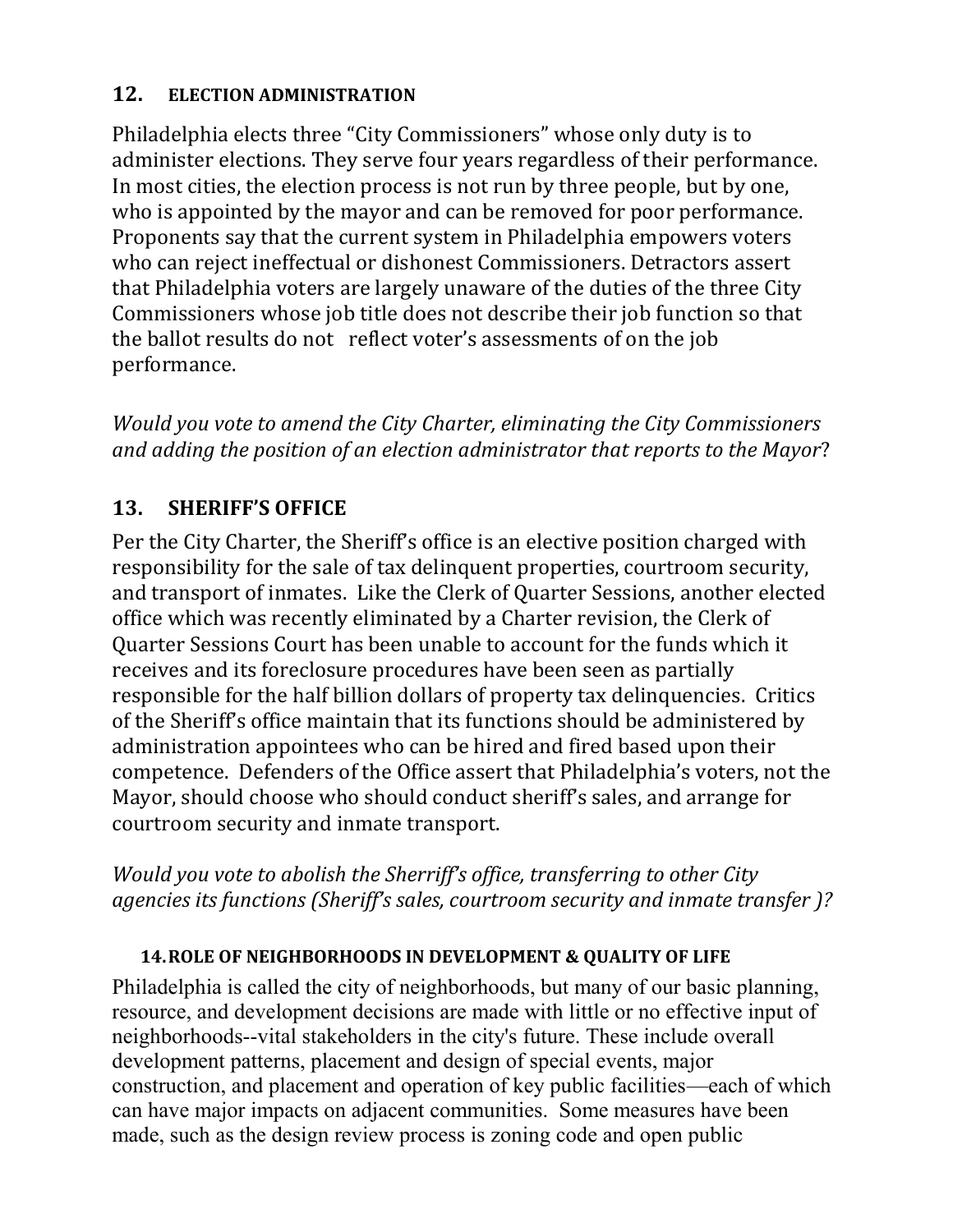involvement. But these remain advisory, and most localized decisions and issues are still the purview of district Council people rather than the administration.

*What would you do to give neighborhoods more meaningful roles in decisionmaking and more effective engagement as partners in the city's goals and mission?—*I believe the role of Registered Community Organizations should be strengthened in the development process. But beyond that, I think that neighborhood involvement should be an essential to the city's functions and that every city department must work closely with community members when planning or providing city services. For my part, on City Council I will work to strengthen Council's relationship with ordinary people by working closely with community groups and being visible and active in communities across the city to ensure that government is responsive to every Philadelphian.

#### **15. SCHOOLS**

Per the Mayor's Tale of the Tape, In fiscal year 2013-2014, Philadelphia contributed \$1,216,319,000 to fund the School District, a contribution which accounted for 42.3% of the School District's revenues, a percentage smaller than Chicago (50.3%), Dallas (57.7%) and Boston (67.2%) but larger than Memphis (38.4%), Baltimore (20.7%) and Detroit (20.4%).

*What is the dollar amount of the contribution that you believe the City should make in fiscal year 2016 – 2017, your first year in office, and how you would finance it. Explain your conclusion* — As a councilman, I would aggressively lobby Harrisburg to implement a full, fair education funding formula to increase state funding for Philadelphia schools. I would also work to attract local foundation support for the school district and reform the tax abatement, as described above, to provide additional local funds for schools. I would work closely with district officials, the mayor and other councilmembers to determine the specific amount of local funding increase needed.

*Do you believe that any strings/conditions should be attached to the City's contributions to the School District budget and, if so, what are they?—* The city has limited abilities to oversee the school district under the state takeover law, which is why I would work to abolish the School Reform Commission and return the district to local control by implementing a school board that is half popularly elected and half appointed by City Council and the Mayor.

# **LIFESTYLE**